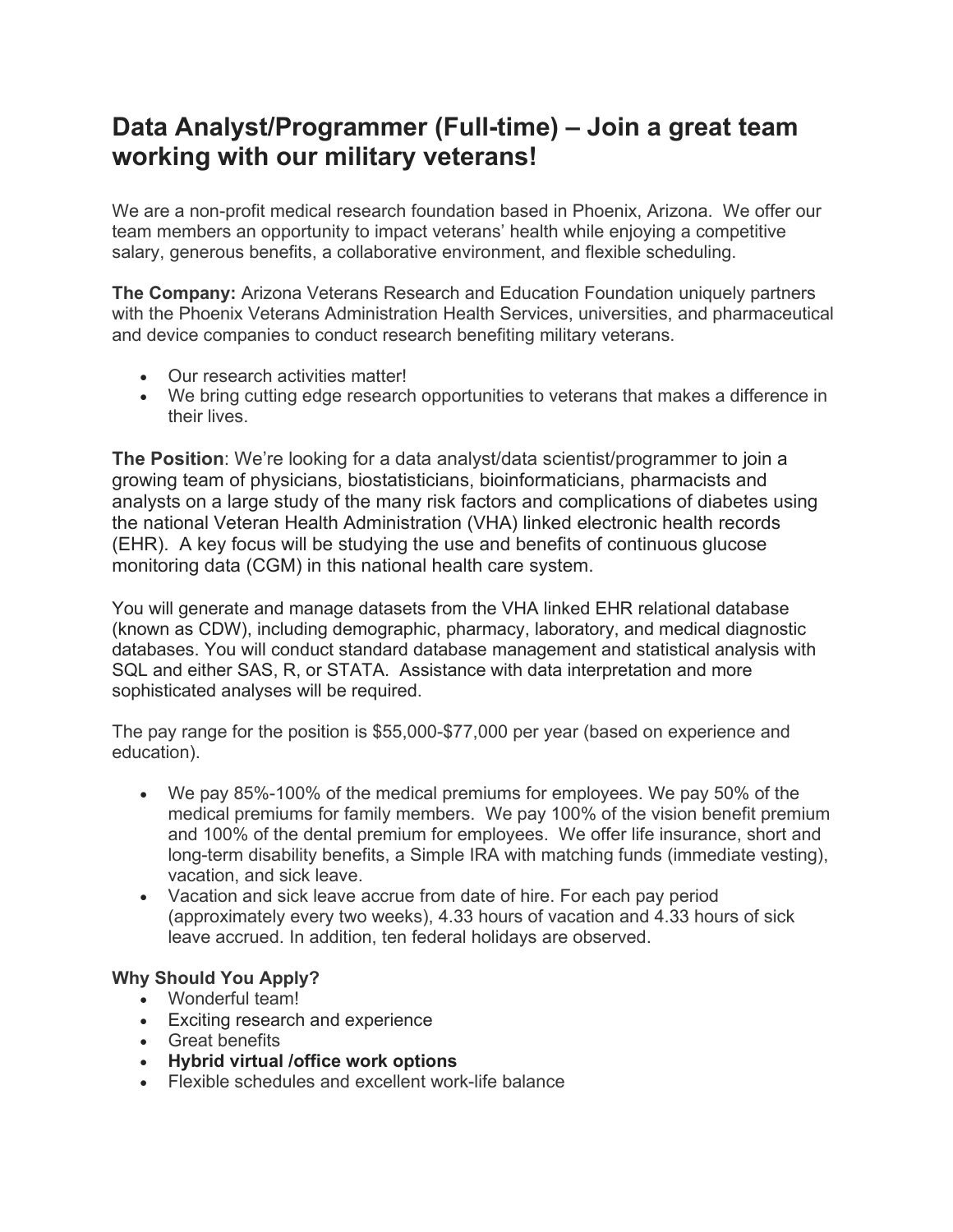## **Preferred Qualifications & Skills:**

- Masters in statistics or a health field (e.g., Statistics, Biostatistics, Public Health, Epidemiology, Data Science or related field with coursework in data management and statistics)
- Proficiency in SQL and SAS or other statistical software (e.g., R), Windows/OS, Word, Excel, PowerPoint
- Demonstrated experience with data management, including creating, merging and cleaning data from large datasets using software such as SQL, and executing data analysis plans
- Excellent oral and written communication skills
- Strong interest in contributing to translational research
- Previous research experience with electronic health records
- Experience performing statistical and/or biomedical informatics analyses for research
- Experience with programming languages including R, SAS, Bash, SQL, Perl and/or Python. Experience running analyses on high-performance computing clusters
- Experience conceptualizing and creating tables and figures
- Experience creating presentations for professional audiences
- Experience performing literature searches to identify biologically relevant associations

## **Responsibilities:**

- Database Management
	- $\circ$  Extract data from large national relational datasets and administrative data sources in support of clinical and health services science research projects.
	- o Develop complex, sophisticated, accurate queries in SQL
	- $\circ$  Create tables, graphs, and summary reports to assist data extraction and data presentation.
	- $\circ$  Clean, manage and assist with analysis in large datasets and databases
- Programming and data analysis
	- o Analyze, validate, and resolve data quality and methodological issues. Proactively craft and implement solutions, consulting with colleagues, team members and subject matter experts when appropriate.
	- o Organize and summarize results using tables/figures, narrative description, and written presentation
	- $\circ$  Propose and perform statistical analyses (e.g., multivariate longitudinal analyses, survival analyses, propensity score matching) to answer health outcomes and health services research questions.
	- o Review analytical results for accuracy and completeness
- Communication and dissemination